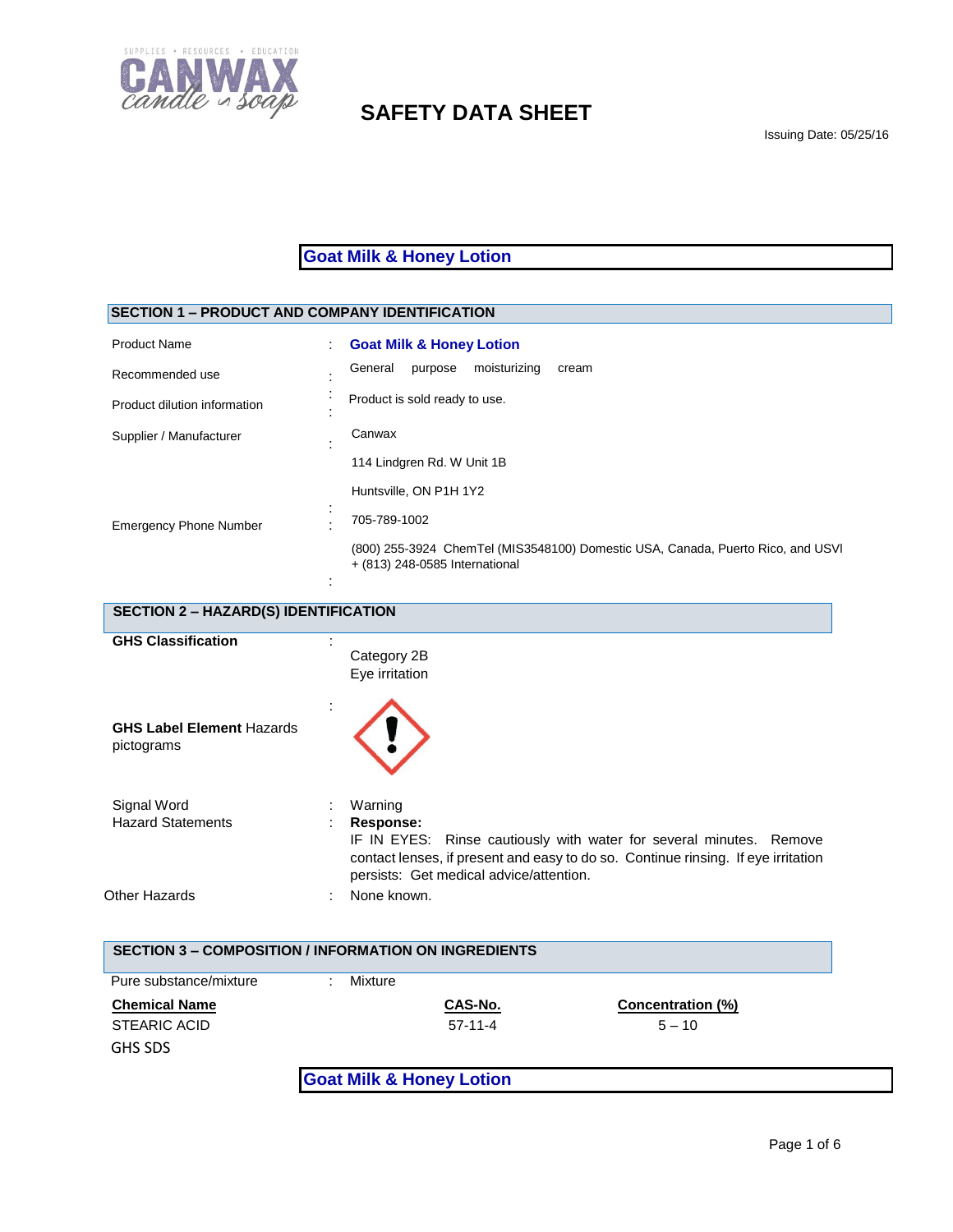

## **SECTION 4 – FIRST AID MEASURES**

| In case of eye contact     | Flush eyes under eyelids with plenty of cool water for at least 15 minutes. If<br>irritation persists, seek medical/advice attention.      |
|----------------------------|--------------------------------------------------------------------------------------------------------------------------------------------|
| In case of skin contact    | If irritation persists, wash with water.                                                                                                   |
| If ingested                | Contact a physician or Poison Control Center immediately. Do not induce<br>vomiting never give anything by mouth to an unconscious person. |
| If inhaled                 | Get medical attention if symptoms occur.                                                                                                   |
| Protection of first-aiders | No special precautions are necessary.                                                                                                      |
| Notes to physicians        | Treat symptomatically.                                                                                                                     |

#### **SECTION 5 – FIRE-FIGHTING M A URES**

 $\mathbf{S}$ 

| Suitable extinguishing media                      | Use extinguishing measures that are appropriate to local circumstances and<br>the surrounding environment.                                                                          |
|---------------------------------------------------|-------------------------------------------------------------------------------------------------------------------------------------------------------------------------------------|
| Unsuitable extinguishing media                    | None known.                                                                                                                                                                         |
| Specific hazards during<br>firefighting           | No flammable or combustible.                                                                                                                                                        |
| Hazardous combustions products:                   | Carbon oxides                                                                                                                                                                       |
| Special protective equipment<br>for fire-fighters | Use personal protective equipment.                                                                                                                                                  |
| Specific extinguishing methods                    | Fire residues and contaminated fire extinguishing water must be disposed of<br>in accordance with local regulations. In the event of fire and/or explosion do<br>not breathe fumes. |

## **SECTION 6 – ACCIDENTAL REL : A JE MEASURES**

| Personal precautions<br>Environmental precautions | No special measures required.<br>Avoid contact of large amounts of spilled material runoff with soil and surface |
|---------------------------------------------------|------------------------------------------------------------------------------------------------------------------|
| Methods of cleaning up                            | waterways.<br>Absorb with inert material. Use a water rinse for final clean-up.                                  |

| SECTION 7 – HANDLING AND STORAGE |                                                                                                     |  |  |
|----------------------------------|-----------------------------------------------------------------------------------------------------|--|--|
| Handling                         | Wash hands after handling.                                                                          |  |  |
| Storage                          | Keep out of reach of children. Keep container tightly closed.<br>Store between 32 to 122 degrees F. |  |  |
| $\sim$                           |                                                                                                     |  |  |

#### GHS SDS

# **Crafters Choice™ Goat Milk & Honey Lotion**

#### **SECTION 8 – EXPOSURE CONTROLS / PERSONAL PROTECTION**

| Ingredients with workplace control parameters. |           |                                                                 |             |       |
|------------------------------------------------|-----------|-----------------------------------------------------------------|-------------|-------|
| Ingredients                                    |           | <b>CAS-No. Form of Permissible Basis exposure Concentration</b> |             |       |
| STEARIC ACID                                   | $57-11-4$ | TWA                                                             | 10 mg/m $3$ | ACGHI |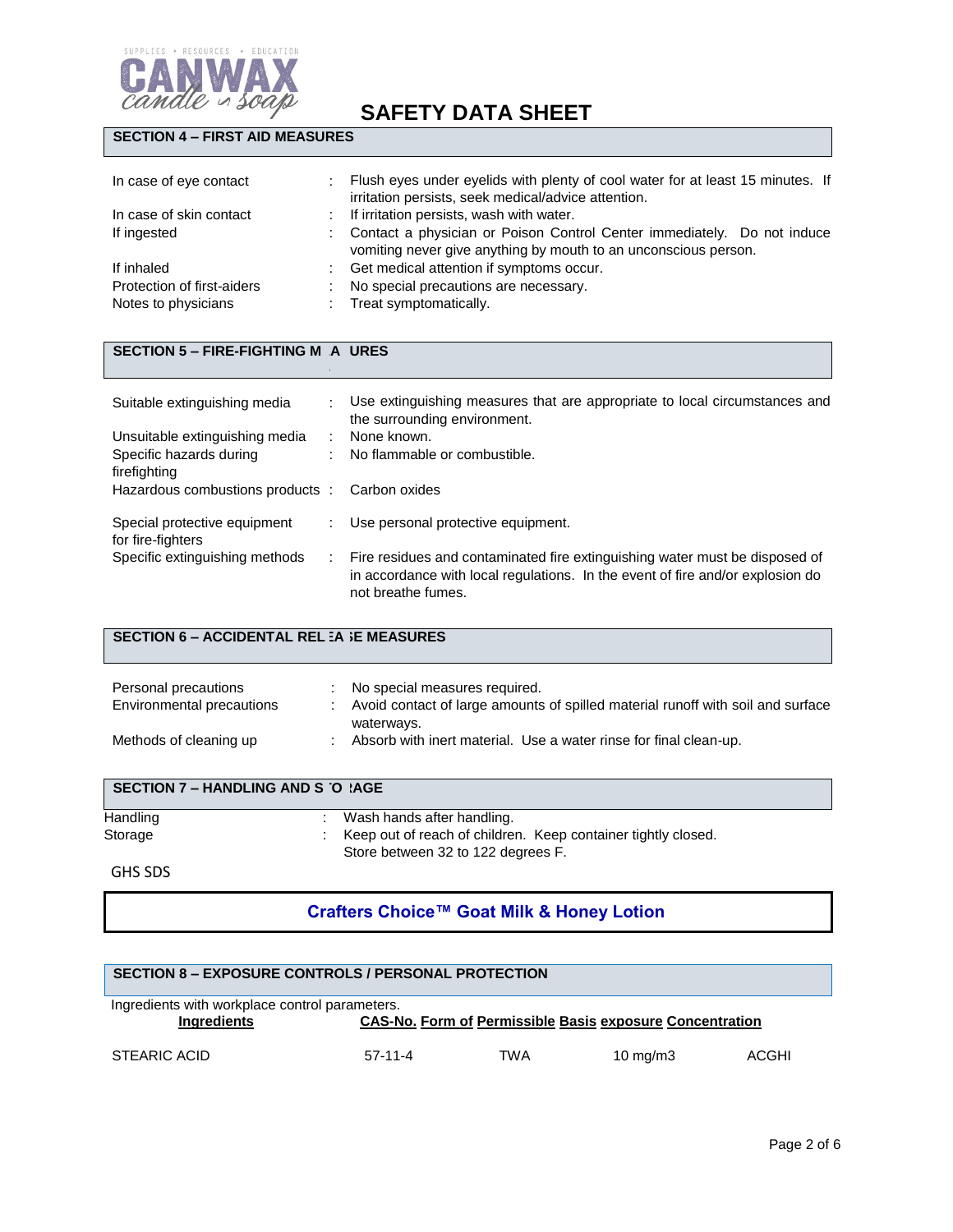

|  | <b>SAFETY DATA SHEET</b> |
|--|--------------------------|
|--|--------------------------|

| Good general ventilation should be sufficient to control workers exposure to |
|------------------------------------------------------------------------------|
|                                                                              |
|                                                                              |
|                                                                              |
|                                                                              |
|                                                                              |
|                                                                              |
|                                                                              |

#### **SECTION 9 – PHYSICAL AND CHEMICAL PROPERTIES**

:

| Upper/lower flammability limits: N/A                                          |
|-------------------------------------------------------------------------------|
| Vapor pressure: N/A                                                           |
| Odor Threshold: No data available Vapor density: N/A ph: 6.5 typical Relative |
|                                                                               |
| Solubility (ies): No data available.                                          |
| Partition coefficient: n-octanol/water: No data available.                    |
| Auto ignition temperature: N/A                                                |
| Decomposition temperature: No data available.                                 |
| Viscosity: NA                                                                 |
|                                                                               |

## **SECTION 10 – STABILITY AND REACTIVITY**

| Stability                |     | : The product is stable under normal conditions.               |
|--------------------------|-----|----------------------------------------------------------------|
| Possibility of hazardous |     | No dangerous reaction is known under conditions of normal use. |
| reactions                |     |                                                                |
| Conditions to avoid      | t.  | None known.                                                    |
| Incompatible materials   | ÷.  | None known.                                                    |
| Hazardous decomposition  | t i | Carbon oxides                                                  |
| products                 |     |                                                                |

## **SECTION 11 – TOXICOLOGICAL INFORMATION**

Information on likely routines of : Inhalation, eye contact, skin contact. exposure

#### **Potential Health Effects**

Eyes : Cause of irritation. Skin : Health injuries are not known or expected under normal use. Ingestion : Health injuries are not known or expected under normal use. Inhalation : Health injuries are not known or expected under normal use. Chronic exposure : Health injuries are not known or known or expected under normal use. Chronic exposure : expected under normal use.

GHS SDS

## **Goat Milk & Honey Lotion**

#### **Experience with Human Exposure**

| Eye contact  | : Redness, irritation.           |
|--------------|----------------------------------|
| Skin contact | : No symptoms known or expected. |
| Ingestion    | : No symptoms known or expected. |
| Inhalation   | : No symptoms known or expected. |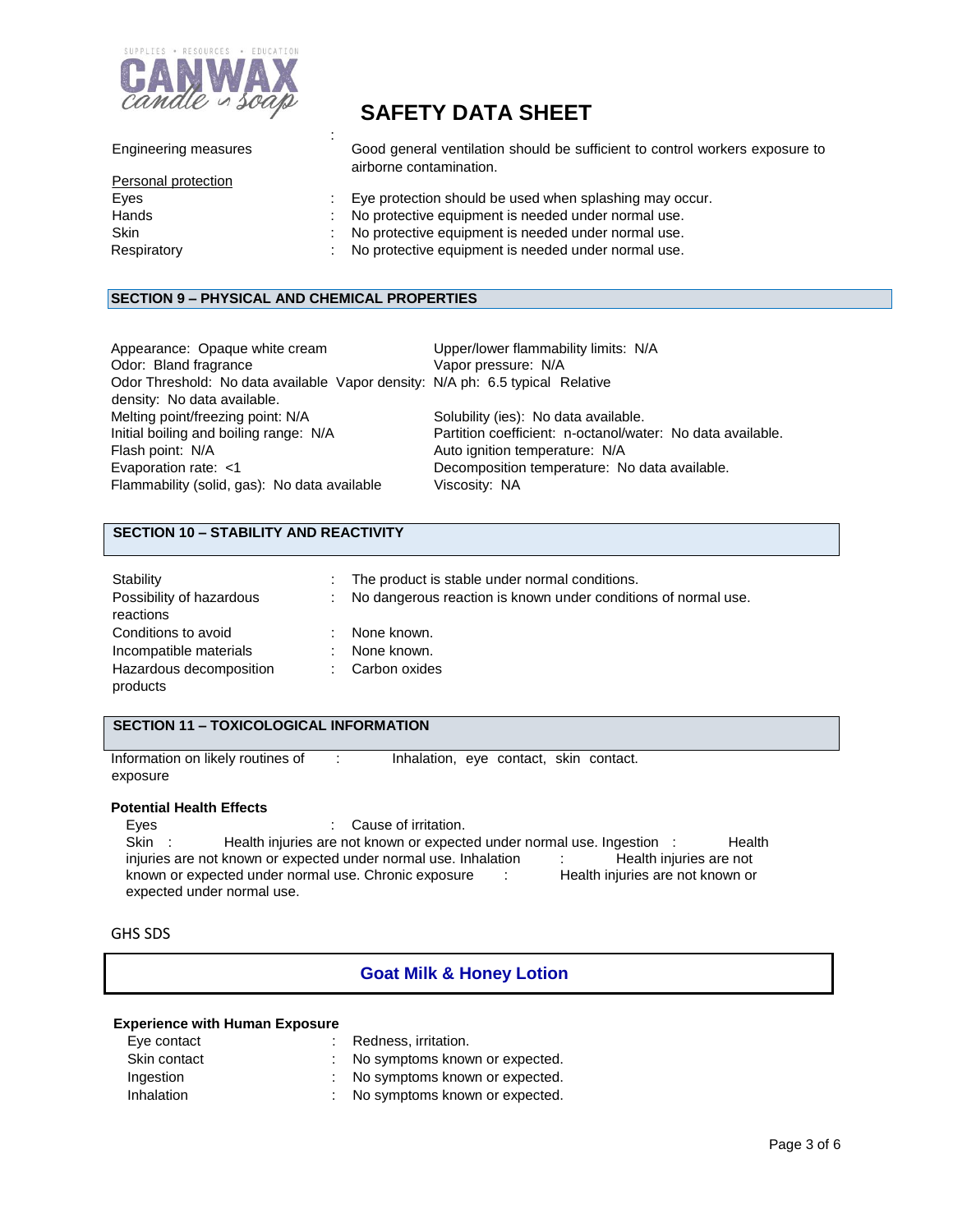

| <b>Toxicity</b>                                                                           |                                                                                                                                                                                                                                                                                                                                                                                  |  |  |  |  |
|-------------------------------------------------------------------------------------------|----------------------------------------------------------------------------------------------------------------------------------------------------------------------------------------------------------------------------------------------------------------------------------------------------------------------------------------------------------------------------------|--|--|--|--|
| Acute oral toxicity                                                                       | Acute toxicity estimate: >5,000 mg/kg                                                                                                                                                                                                                                                                                                                                            |  |  |  |  |
| Acute inhalation toxicity                                                                 | No data available                                                                                                                                                                                                                                                                                                                                                                |  |  |  |  |
| Acute dermal toxicity                                                                     | Acute toxicity estimate: >5,000 mg/kg                                                                                                                                                                                                                                                                                                                                            |  |  |  |  |
| Skin corrosion/irritation                                                                 | No data available                                                                                                                                                                                                                                                                                                                                                                |  |  |  |  |
| Serious eye damage/eye<br>irritation                                                      | Mild eye irritation.                                                                                                                                                                                                                                                                                                                                                             |  |  |  |  |
| Respiratory or skin sensitization:                                                        | No data available.                                                                                                                                                                                                                                                                                                                                                               |  |  |  |  |
| <b>Carcinogenicity IARC</b>                                                               |                                                                                                                                                                                                                                                                                                                                                                                  |  |  |  |  |
|                                                                                           | No component of this product present at levels greater than or equal to 0.1%<br>is identified as a probable, possible or confirmed human carcinogen by IARC.                                                                                                                                                                                                                     |  |  |  |  |
| <b>OSHA</b>                                                                               | No ingredient of this product presents at levels greater than or equal to 0.1%<br>is identified as a carcinogen or potential carcinogen by OSHA.                                                                                                                                                                                                                                 |  |  |  |  |
| <b>NTP</b>                                                                                | No ingredient of this product present at levels greater than or equal to 0.1% is<br>identified as a known or anticipated carcinogen by NTP.                                                                                                                                                                                                                                      |  |  |  |  |
| <b>SECTION 12 - ECOLOGICAL INFORMATION</b>                                                |                                                                                                                                                                                                                                                                                                                                                                                  |  |  |  |  |
| <b>Ecological Tests</b>                                                                   | Data is not available.                                                                                                                                                                                                                                                                                                                                                           |  |  |  |  |
| <b>Environmental Impact</b>                                                               | : The product ingredients are expected to be safe for the environment at the<br>concentrations predicted under normal use and accidental spill scenarios.<br>Packaging components are compatible with the conventional solid waste<br>management practices.                                                                                                                      |  |  |  |  |
| <b>SECTION 13 - DISPOSAL CONSIDERATIONS</b>                                               |                                                                                                                                                                                                                                                                                                                                                                                  |  |  |  |  |
| Disposal methods                                                                          |                                                                                                                                                                                                                                                                                                                                                                                  |  |  |  |  |
| Disposal considerations                                                                   | : The product should not be allowed to enter drains, water courses or the soil.<br>When possible recycling is preferred to disposal or incineration. If recycling<br>is not practicable, dispose of in compliance with local regulations. Dispose<br>of wastes in an approved waste disposal facility.<br>: Dispose of as unused product. Empty containers should be taken to an |  |  |  |  |
| approved waste handling site for recycling or disposal. Do not reuse empty<br>containers. |                                                                                                                                                                                                                                                                                                                                                                                  |  |  |  |  |

### **SECTION 14 – TRANSPORT INFORMATION**

Certain shipping modes or package sizes may have exceptions from the transport regulations. The classification provided may not reflect those exceptions and may not apply to all shipping modes or package sizes. The shipper / consignor / sender are responsible to ensure that the packaging, labeling, and markings are in compliance with the selected mode of transport.

GHS SDS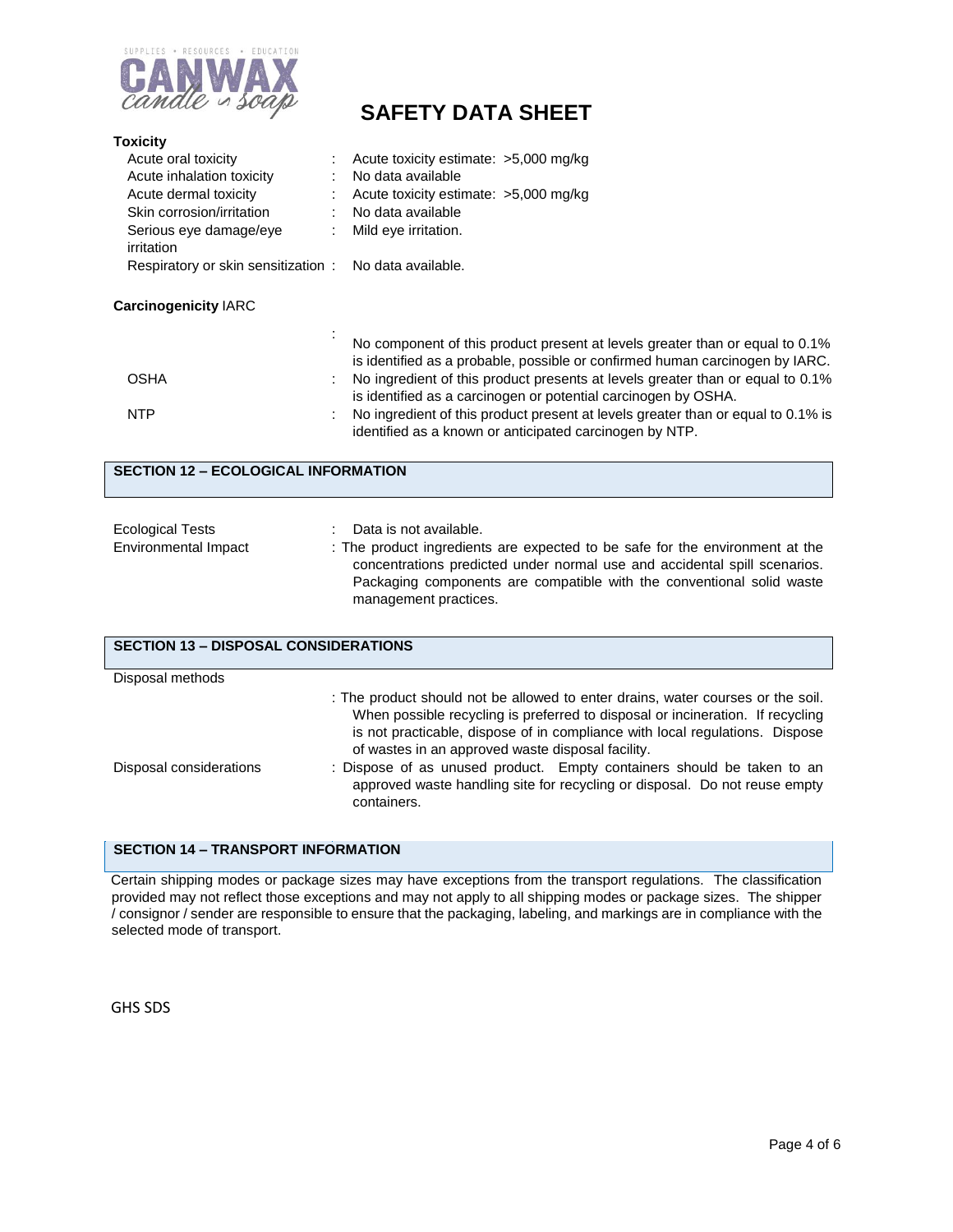# **Crafter's Choice®**

# **SAFETY DATA SHEET**

## **Crafters Choice™ Goat Milk & Honey Lotion**

| <b>Shipment</b> | <b>Identification Number</b> | <b>Proper Shipping Name</b> | <b>Hazardous</b><br><b>Classification</b> | <b>Packaging Group</b> |
|-----------------|------------------------------|-----------------------------|-------------------------------------------|------------------------|
| US DOT          | Not dangerous goods          | N/A                         | N/A                                       | None                   |
| IMDG (Vessel)   | Not dangerous goods          | N/A                         | N/A                                       | None                   |
| IATA (Air)      | Not dangerous goods          | N/A                         | N/A                                       | None                   |

#### **SECTION 15 – REGULATORY INFORMATION**

| <b>U.S. Federal regulations</b>  |                      |                                        |
|----------------------------------|----------------------|----------------------------------------|
| TSCA 8(b) Inventory              |                      | All components are listed or exempted. |
| SARA 302/304/311/312             |                      | No listed substance.                   |
| <b>Extremely Hazardous</b>       |                      |                                        |
| <b>Substances</b>                |                      |                                        |
| SARA 302/304 Emergency           | $\ddot{\phantom{a}}$ | No listed substance.                   |
| <b>Planning and Notification</b> |                      |                                        |



The information provided in this Safety Data Sheet is correct to the best of our knowledge, information and belief at the date of its publication. The information given is designed only as guidance for safe handling, use, processing, storage, transportation, disposal and release and is not to be considered a warranty or quality specification. The information relates only to the specific material designated and may not be valid for such material used in conjunction with any other materials or in any process, unless specified in the text.